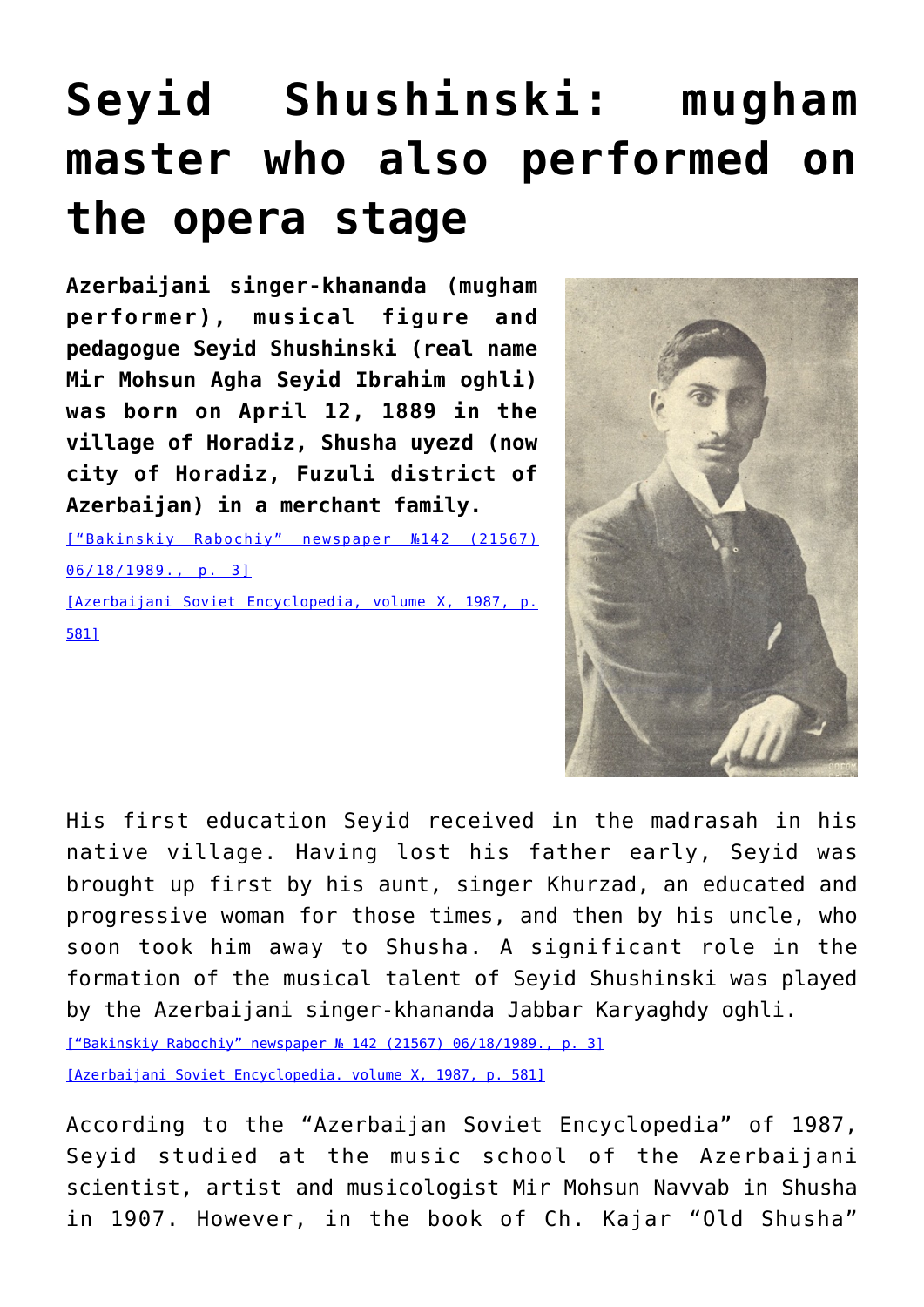(2007), it is indicated that Seyid Shushinski studied at the school of M.Navvab presumably in (or after) 1908.

"His first public concert (in Shusha), which ended in complete triumph, Seyid gave in 1908. At first, he sang "Mani", then at the audience's insistence he performed "Bayaty Shiraz" (mugams). After that, the audience was so enraptured and expressed their sympathies so noisily that Khanlyk Mukhtar, who was present at the concert (he was one of the most respected persons in the city), had to make two shots in the air to give Seyid the opportunity to sing the next item – "Sheker oghli" shikeste. After the concert, the popularity of the 19-year-old Seyid increased so much that crowds of people, wishing to invite Seyid to a wedding or to any celebration, gathered at the house of Seyid Ali. However, the uncle decided to continue Seyid's education and sent him to study at Mir Mohsun Navvab, with whom he studied for two years".

[\[Ch.Kajar. Old Shusha. 2007, p. 286\]](https://qarabag.com/wp-content/uploads/2022/04/Чингиз-Каджар-Старая-Шуша.pdf)

[\[Azerbaijani Soviet Encyclopedia. Volume X, 1987, p. 581\]](https://qarabag.com/wp-content/uploads/2022/04/Azərbaycan-Sovet-Ensiklopediyasi-1.pdf)

After the concerts in the city of Tiflis (now Tbilisi, Georgia) in 1911, Shushinski became known throughout Transcaucasia. In 1912, on the initiative of the Azerbaijani writer, editor of the Azerbaijani satirical magazine "Molla Nasreddin" Jalil Mammadkulizade and with the direct help of Seyid Shushinski, in the Sheytan Bazaar quarter, where the Azerbaijani population of Tiflis lived, there was opened the "Audience" Club. On the opening day of the club, under the leadership of Shushinski, there was organized an "Oriental Concert", and the funds collected from the concert were donated by him to the club.

[\[Azerbaijani Soviet Encyclopedia. Volume X, 1987, p. 581\]](https://qarabag.com/wp-content/uploads/2022/04/Azərbaycan-Sovet-Ensiklopediyasi-1.pdf)

Seyid Shushinski was one of the singers-khananda who appeared on the opera stage. He played the role of Ibn Salam in the opera "Leyli and Majnun", Asker in the operetta "Arshin Mal Alan" and Sarvar in the operetta "Not that one, so this one" by the Azerbaijani composer Uzeyir Hajibeyov.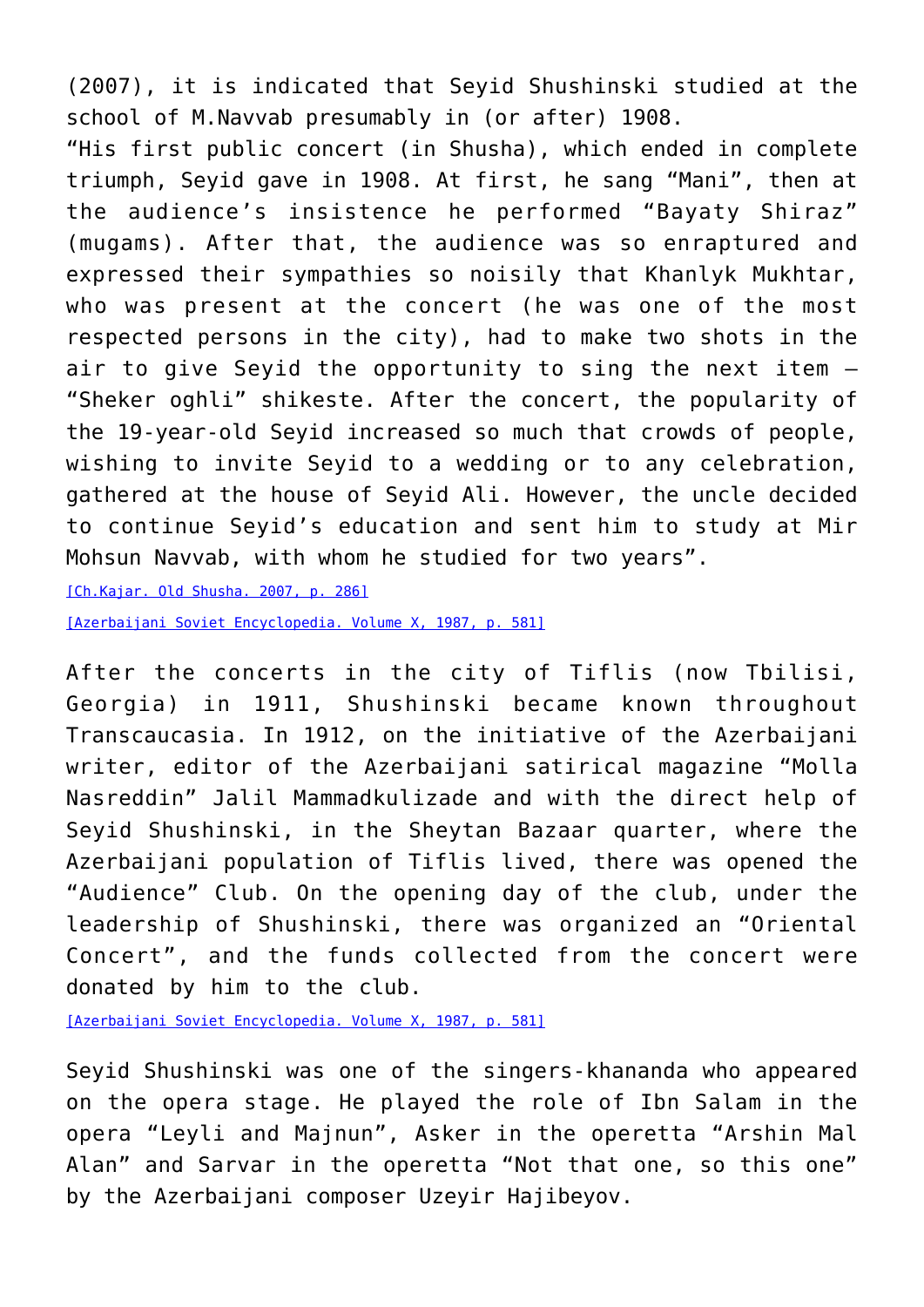Seyid Shushinski was popularly known as a patron of the arts, as he provided financial assistance to the Azerbaijani theater and actors, students in need, and also donated funds for the publication of the "Molla Nasreddin" magazine.

[\[Azerbaijani Soviet Encyclopedia. Volume X, 1987, p. 581\]](https://qarabag.com/wp-content/uploads/2022/04/Azərbaycan-Sovet-Ensiklopediyasi-1.pdf)

[\[F.Shushinski. Shusha.1968, pp. 104-105\]](https://qarabag.com/wp-content/uploads/2022/04/Фирудин-Шушинский-Шуша.pdf)

In 1913-1914, a number of mughams performed by Seyid Shushinski were recorded on the gramophone records by the "Extraphone" joint-stock company in Kiev (now Ukraine).

[\[Azerbaijani Soviet Encyclopedia. Volume X, 1987, p. 581\]](https://qarabag.com/wp-content/uploads/2022/04/Azərbaycan-Sovet-Ensiklopediyasi-1.pdf)

[\["Bakinskiy Rabochiy" newspaper № 142 \(21567\) 06/18/1989., p. 3\]](https://qarabag.com/wp-content/uploads/2022/04/N142-бакрабочий.pdf)

In 1924-1926, Shushinski was an artist of the Azerbaijan State Drama Theater, and in 1926-1933 he taught the art of mugham at the Azerbaijan State Conservatory (now the Hajibeyov Baku Academy of Music).

[\[Azerbaijani Soviet Encyclopedia. Volume X, 1987, p. 581\]](https://qarabag.com/wp-content/uploads/2022/04/Azərbaycan-Sovet-Ensiklopediyasi-1.pdf)

In 1933-1938, Shushinski worked as the art director of the Karyagin (now Fizuli) Drama Theater, and in 1939-1960 he was a soloist of the Azerbaijani Radio and the Azerbaijan State Philharmonic named after Muslim Magomayev.

[\[Azerbaijani Soviet Encyclopedia. Volume X, 1987, p. 581\]](https://qarabag.com/wp-content/uploads/2022/04/Azərbaycan-Sovet-Ensiklopediyasi-1.pdf)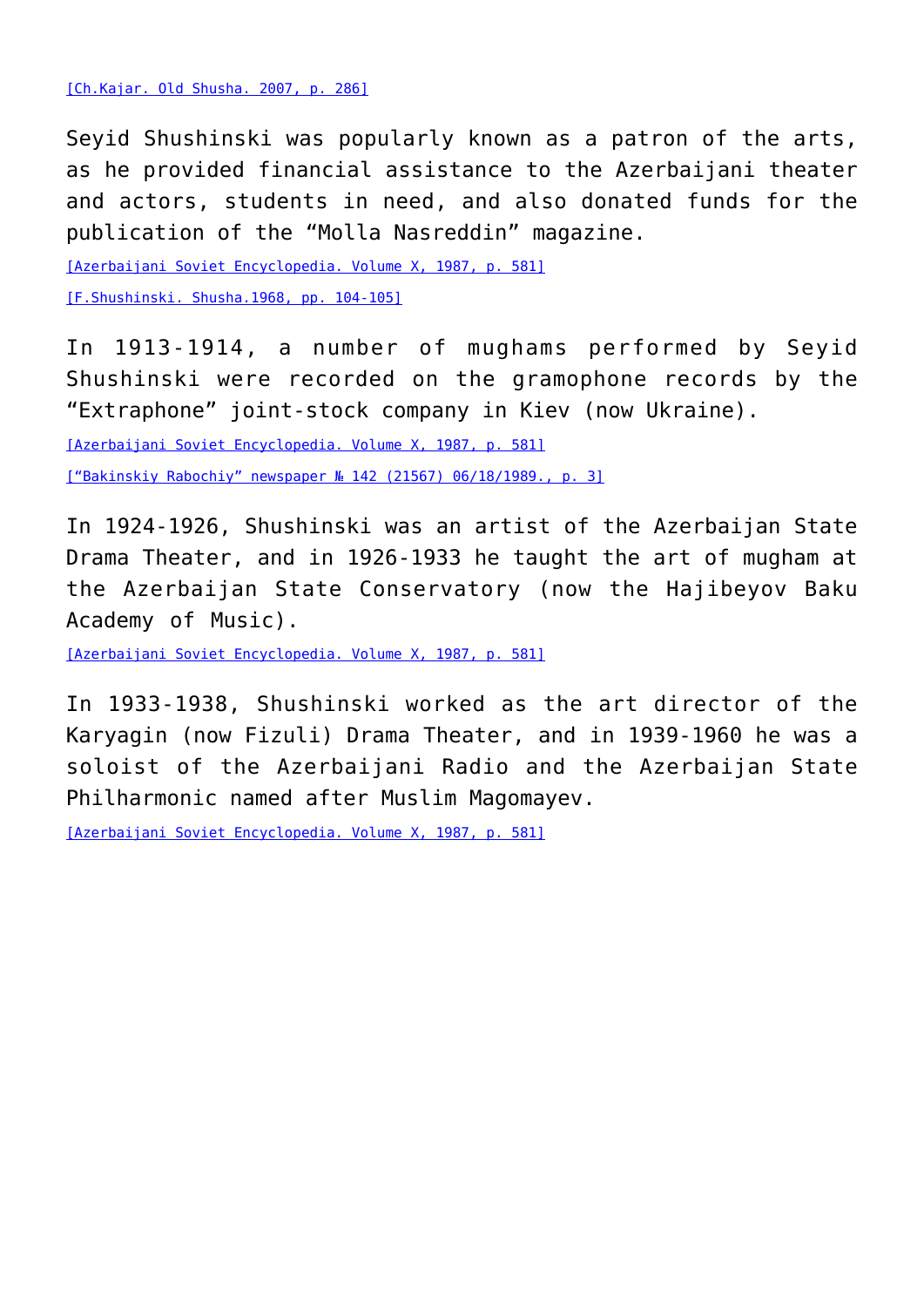

Uzeyir Hajibeyov noted that Seyid Shushinski had his own independent and original creative path, and Azerbaijani composer Fikret Amirov described him as "a rare pearl of the treasury of the Azerbaijani people" and "the trembling heart of Azerbaijani music".

[\[F.Shushinski. Shusha.1968, pp.104-105\]](https://qarabag.com/wp-content/uploads/2022/04/Фирудин-Шушинский-Шуша.pdf) [\["Bakinskiy Rabochiy" newspaper № 142 \(21567\) 06/18/1989., p. 3\]](https://qarabag.com/wp-content/uploads/2022/04/N142-бакрабочий.pdf)

From 1943 until his death (1965), Shushinski taught mugham classes at the Asaf Zeynalli Music College (now the Baku Musical College at the Azerbaijan National Conservatory). In his last years, he also worked as a consultant on mugham operas at the Azerbaijan Opera and Ballet Theater.

[\[F.Shushinski. Shusha.1968, pp.104-105\]](https://qarabag.com/wp-content/uploads/2022/04/Фирудин-Шушинский-Шуша.pdf)

[\[Azerbaijani Soviet Encyclopedia. Volume X, 1987, p. 581\]](https://qarabag.com/wp-content/uploads/2022/04/Azərbaycan-Sovet-Ensiklopediyasi-1.pdf)

In 1956 Seyid Shushenski was awarded the title of People's Artist of the Azerbaijan SSR, and in 1961 the title of Honored Teacher of the republic. He was also awarded the Order "Badge of Honor". The alumni of Seyid Shushinski were such Azerbaijani performers as Khan Shushinski, Zeynab Khanlarova, Hagigat Rzayeva, Abulfat Aliyev, Rubaba Muradova and Islam Rzayev.